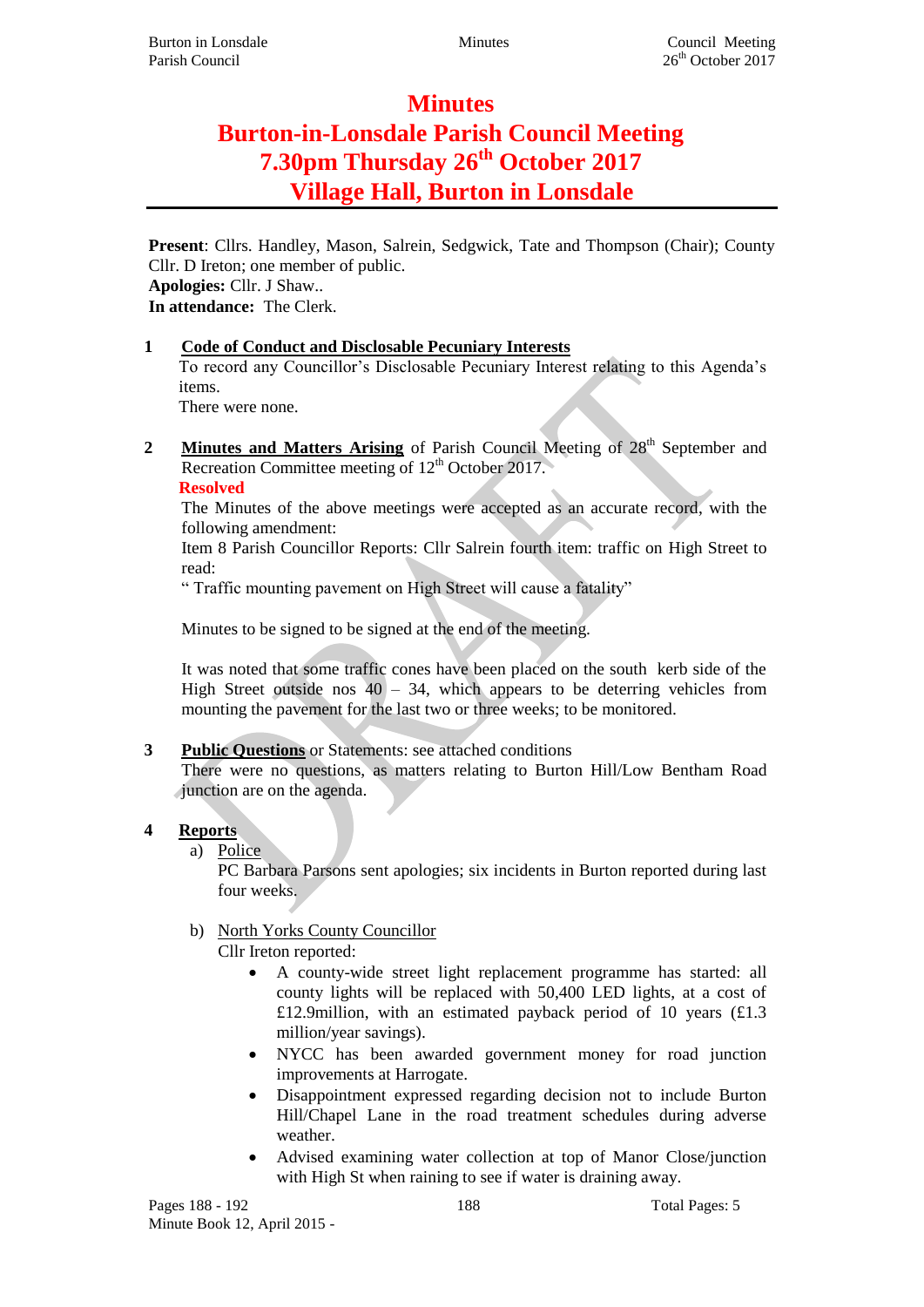Burton in Lonsdale **Minutes** Council Meeting Parish Council 26<sup>th</sup> October 2017

To note:

- surface water drains works at Burton Bridge 2018: the drains taking water off the Low Bentham Road and to the river will be cleared in Spring 2018.
- Bridge maintenance work will take place in Spring / Summer 2018
- Chapel Lane/Leeming Lane junction: sewer works/road closure Email from NYCC Highways explained events leading up to and during the recent road closure: United Utilities did not inform NYCC of the closure until the day after work started.
- c) Craven District Councillors

Cllr Thompson reported his on-going involvement in the Planning Committee's activities.

Planning Matters

Permissions: 15 2017 17877 Punch Bowl 9 Low St: tree work The temporary TPO has been lifted and work can go ahead; the planning officer apologised for the delay caused by the temporary order.

d) Clerk

YLCA; Correspondence

The Clerk reported CDC has written to inform councils of likely costs relating to the 2018 local elections, namely a full election will incur a cost of £699; an uncontested election will incur a charge of £125.

# **5 Finance Matters**

- a) Bank balances, including receipts since statement date The Clerk gave details as per Appendix.
- b) Approval of payments of budgeted and non budgeted items **Resolved**

To approve the payments as per Appendix.

c) Pensions Regulator: changes in April 2018 and 2019

An email of 18<sup>th</sup> October gives details of changes to Employer and employee contributions coming into effect in 2018 and 2019; this council does not operate a pension scheme for the current Clerk, instead having agreed to provide a gratuity on retirement. Further details regarding the gratuity will be discussed by the Finance Committee which will present a recommendation to the full council at the next meeting.

d) Tau Solar grants: progress report

The Chairman reported progress is being made, albeit more slowly than expected. The solar panels and storage battery for the pavilion are ready for installation. The first payment by Tau Solar will be made very soon. Meanwhile work continues regarding the remaining projects.

# **6 Parish Councillor Reports**

- a) Village Hall Committee Cllr. Salrein reported a Committee meeting will be held on  $14<sup>th</sup>$  November.
- b) Bentham Common Lands Charity

The Chairman reported a meeting has been requested for early November.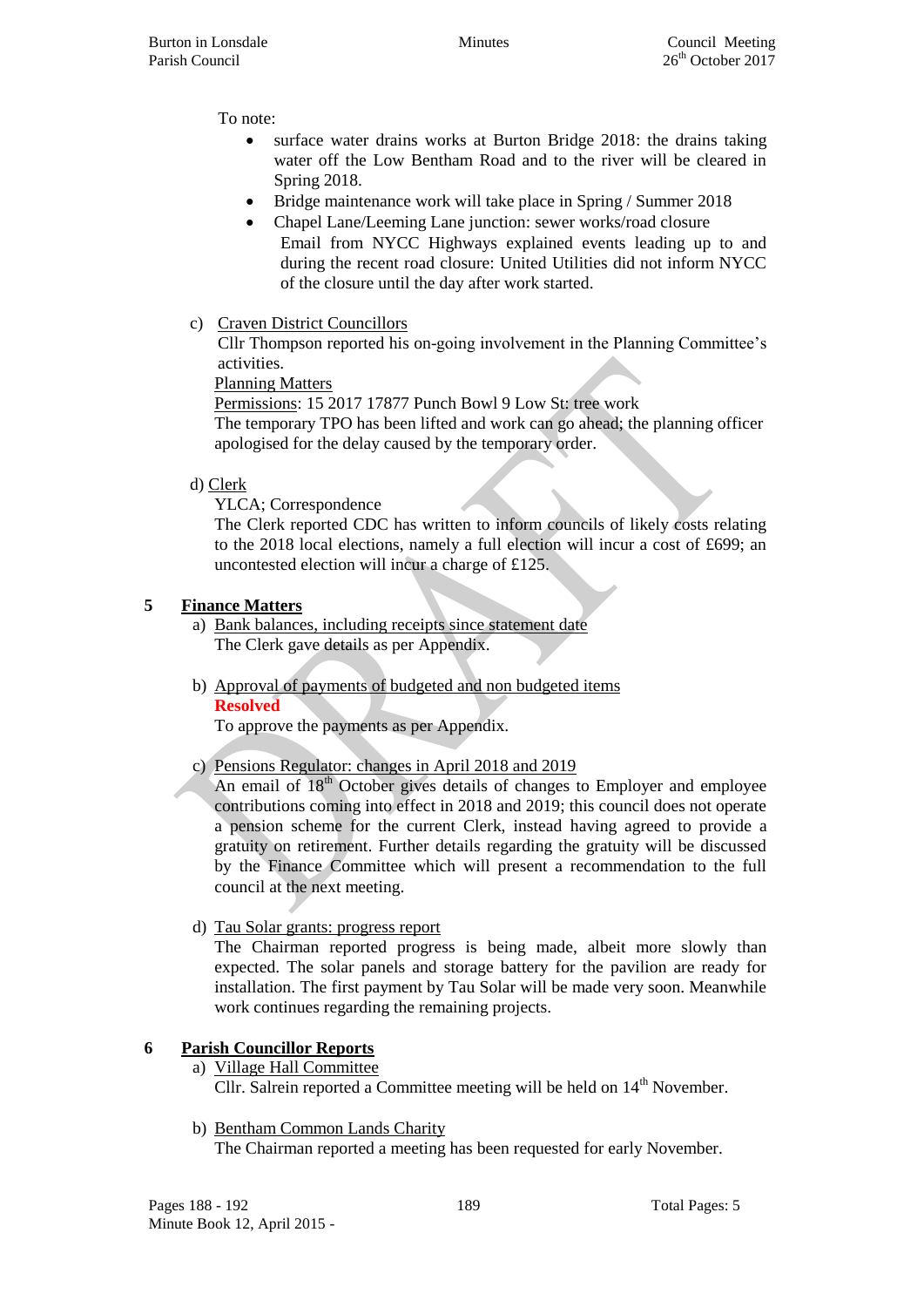#### c) Woodland Trust

Four representatives from the Woodland Trust visited the Recreation Field site on 25<sup>th</sup> October, to survey ash trees for ash die back disease. As a result, ash trees will be felled in the coming months.

d) Local Footpath Volunteers

Although no work has been done for a while, proposals for this area are being considered by the NYCC's Countryside Officers.

## **7 Recreation Committee**

The Chairman asked to put on record the Council's grateful thanks for the work that Mike Illsley has done re the Recreation Field and Pavilion, including new shelving in the pavilion store room, painting, play equipment and seat maintenance. **Resolved**

To thank Mike Illsley for his voluntary work on Recreation Field items and the Pavilion, without which the Parish Council would be incurring additional costs.

It was noted that more volunteers are to be encouraged, particularly if they wish to work on a particular project.

a) Play Area inspection reports and actions to be taken; swings purchase

The suggested maintenance mentioned in the annual inspection has started; Mike Illsley is co-ordinating quotes for new play equipment and has received three of four quotes for new swings; a decision re the swings will be made shortly, and will be paid for through the Tau Solar funding.

Cycle track: pool of water now drained (hole made in banking); a drainage pipe now awaited.

### b) Pavilion: bookings, maintenance, including cleaning

Revenue for various bookings is covering costs, excluding grass cutting costs. The pavilion is not getting as many bookings as would be preferred; some potential bookings don't go ahead due to lack of cooking facilities in the kitchen. The cost of installing a cooker and accompanying fire-prevention measures is judged to be too high for consideration at present (c £5,000).

Cleaning continues to be good, despite dealing with over-enthusiastic use of team changing rooms. The pavilion was left clean and tidy after the music event, and organisers have been thanked.

### c) Fields in Trust Membership

The Chairman informed the meeting that membership of Fields in Trust has been taken in order to benefit from sources of advice; membership may also support grant applications. Currently membership is £50 per year.

### **8 Maintenance Reports**

- a) Village Green, including War Memorial: nothing to report
- b) Riverside Land: nothing to report. Clerk to order sign re access.

### c) Very Old & Separate Churchyard

Harris Garth fence adj. to Village Green: the owner has proposed a meeting between himself, All Saints' PCC and the Parish Council to resolve access to the Lych Gate. **Resolved**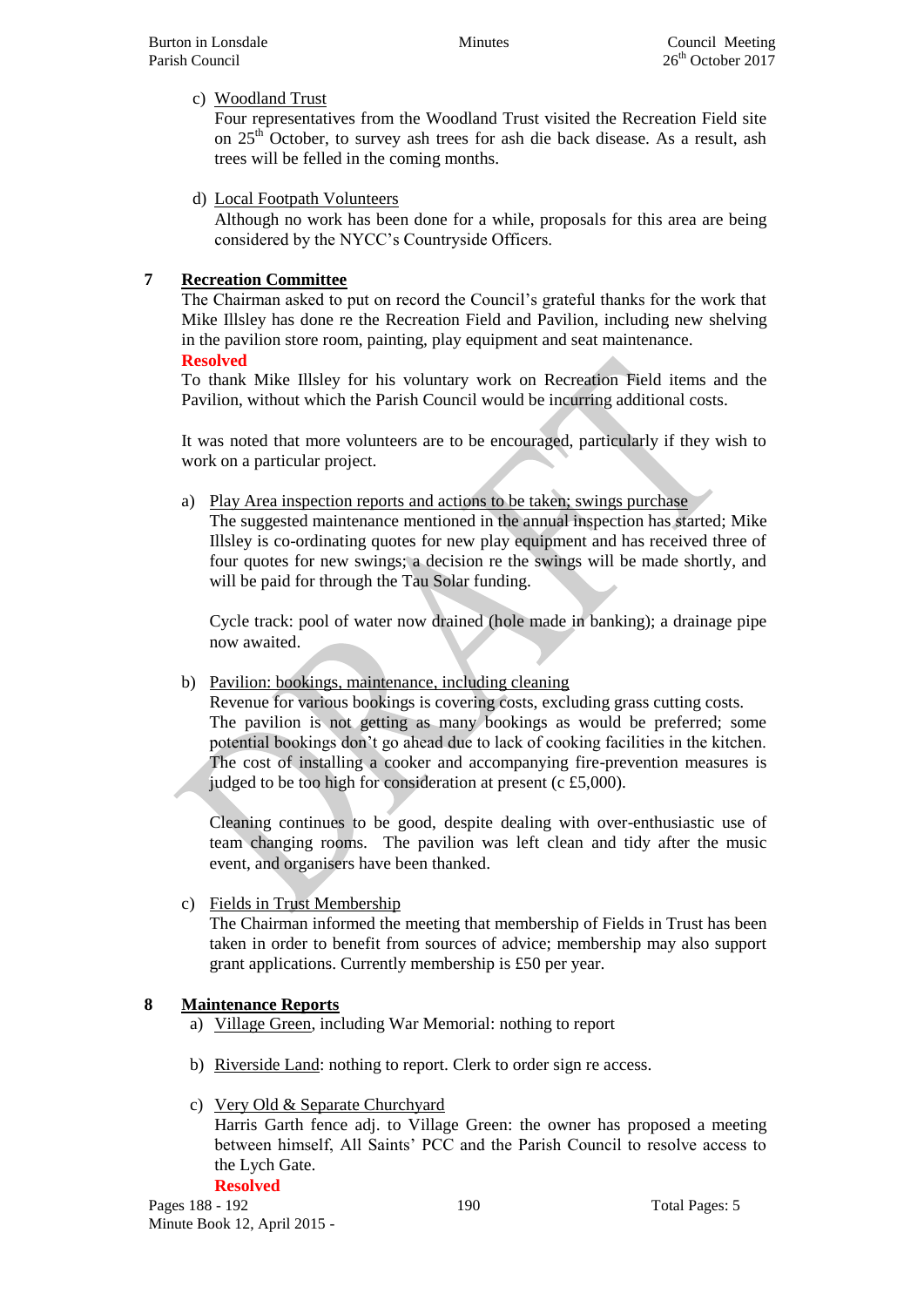Cllrs Thompson & Salrein to attend the meeting and report back to full council.

The Chairman noted that, at a previous meeting, it was minuted that the fence appeared to have been moved outward into the Village Green. Subsequently, photographs, both from 2013 and 2016 (ie before and after the current owner's occupancy) have confirmed this is not the case. This minute notes the confirmation.

#### d) Street Lighting

Cllr. Mason reported the three lights on Greta Heath have been repaired/replaced with LED lights, which are very bright.

e) Public benches

Mike Illsley has moved two picnic benches to the pavilion store room to dry before treatment; He may be able to treat additional benches if they are not fixed permanently to the ground.

Clerk to make enquiries regarding a contractor to do seat maintenance work.

#### **9 Items to be included by Clerk in press release**

There were none.

It was noted there has been another road closure  $25<sup>th</sup>$  and  $26<sup>th</sup>$  October: A687 west of the former primary school. This was done without notice and has caused a lot of disruption. Clerk to present Council's comments to Lancashire County Council.

### **10 Date, time and venue next monthly Parish Council meeting**

Finance Committee meeting: date/venue to be confirmed outside this meeting. Full Council: Thursday 23<sup>rd</sup> November, 7.30pm in the Village Hall.

Meeting closed at 8.40pm.

**Signed................................................................. Dated...............................**